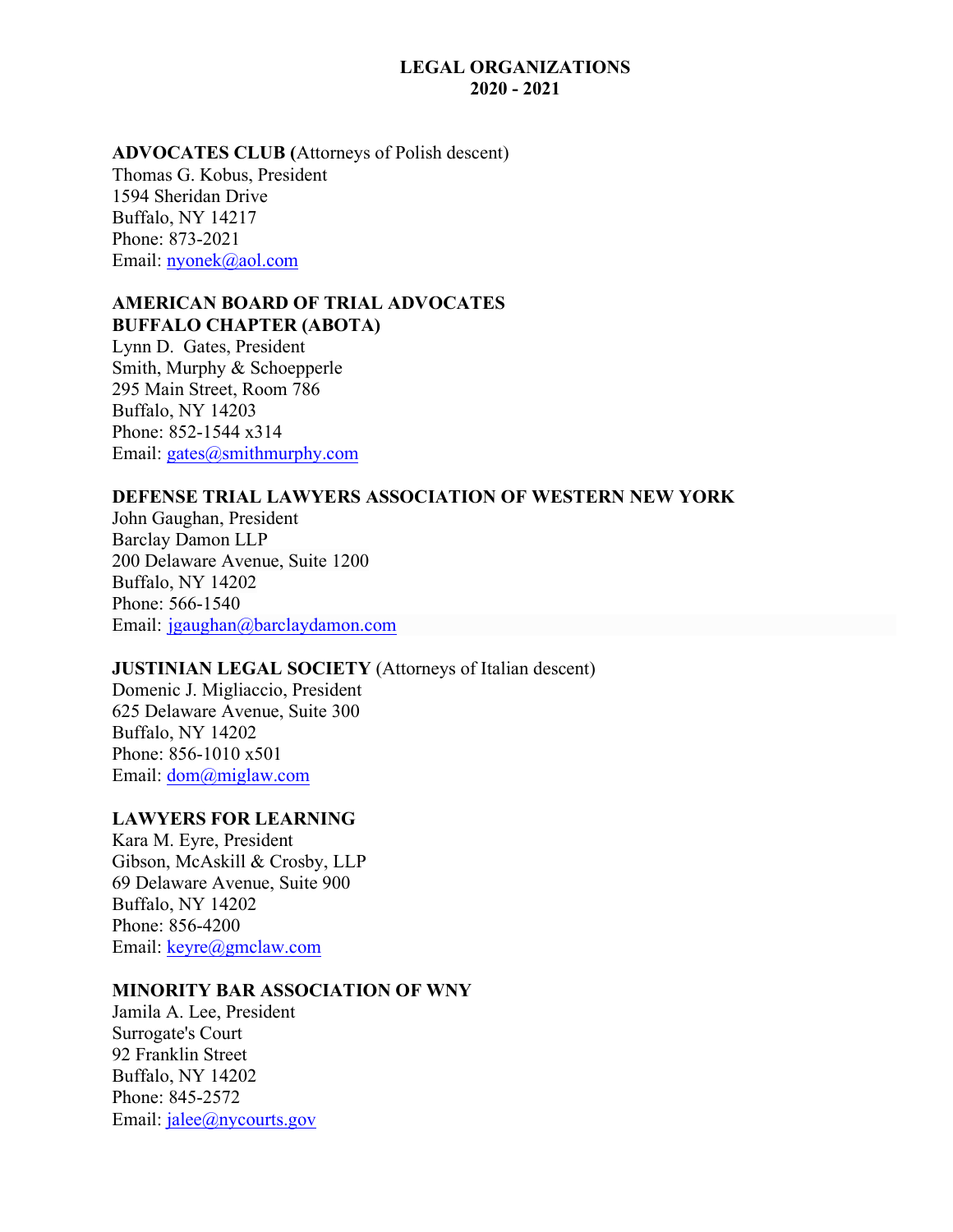## **NYS TRIAL LAWYERS ASSOCIATION WESTERN NEW YORK REGION AFFILIATE**

Kevin M. Habberfield, President Black, Lyle & Habberfield, LLP 129 North Union St. Olean, NY 14760 Phone: 373-1920 Email: [kevin@blhfirm.com](mailto:kevin@blhfirm.com)

## **THE CHARLES S. DESMOND AMERICAN INN OF COURT**

Mark C. Davis, President Lippes Mathias Wexler Friedman LLP 50 Fountain Plaza, Suite 1700 Buffalo, NY 14202 Phone: 853.5100 ext. 1253 Email: [mdavis@lippes.com](mailto:mdavis@lippes.com)

# **THE ST. THOMAS MORE GUILD** For Catholic lawyers

Donna Hoelscher Suchan, President M&T Bank, Counsel's Office One M&T Plaza, 8<sup>th</sup> floor Buffalo, NY 14203 Phone: 842-5680 Email: [dsuchan@mtb.com](mailto:dsuchan@mtb.com)

Catherine Dines Kettner, Vice President Larimer Law 200 John James Audubon Parkway, Ste. 204 Buffalo, NY 14228 Phone: 428-5398

# **UB LAW ALUMNI ASSOCIATION**

Anne E. Joynt, President Lipsitz & Ponterio, LLC 424 Main Street, Suite 1500 Buffalo, NY 14202 Phone: 849-0701 Email: [aej@lipsitzponterio.com](mailto:aej@lipsitzponterio.com)

Jeffrey C. Stravino, President-Elect Hodgson Russ LLP 140 Pearl Street, Suite 100 Buffalo, NY 14202 Phone: 848-1394 Email: [jstravin@hodgsonruss.com](mailto:jstravin@hodgsonruss.com)